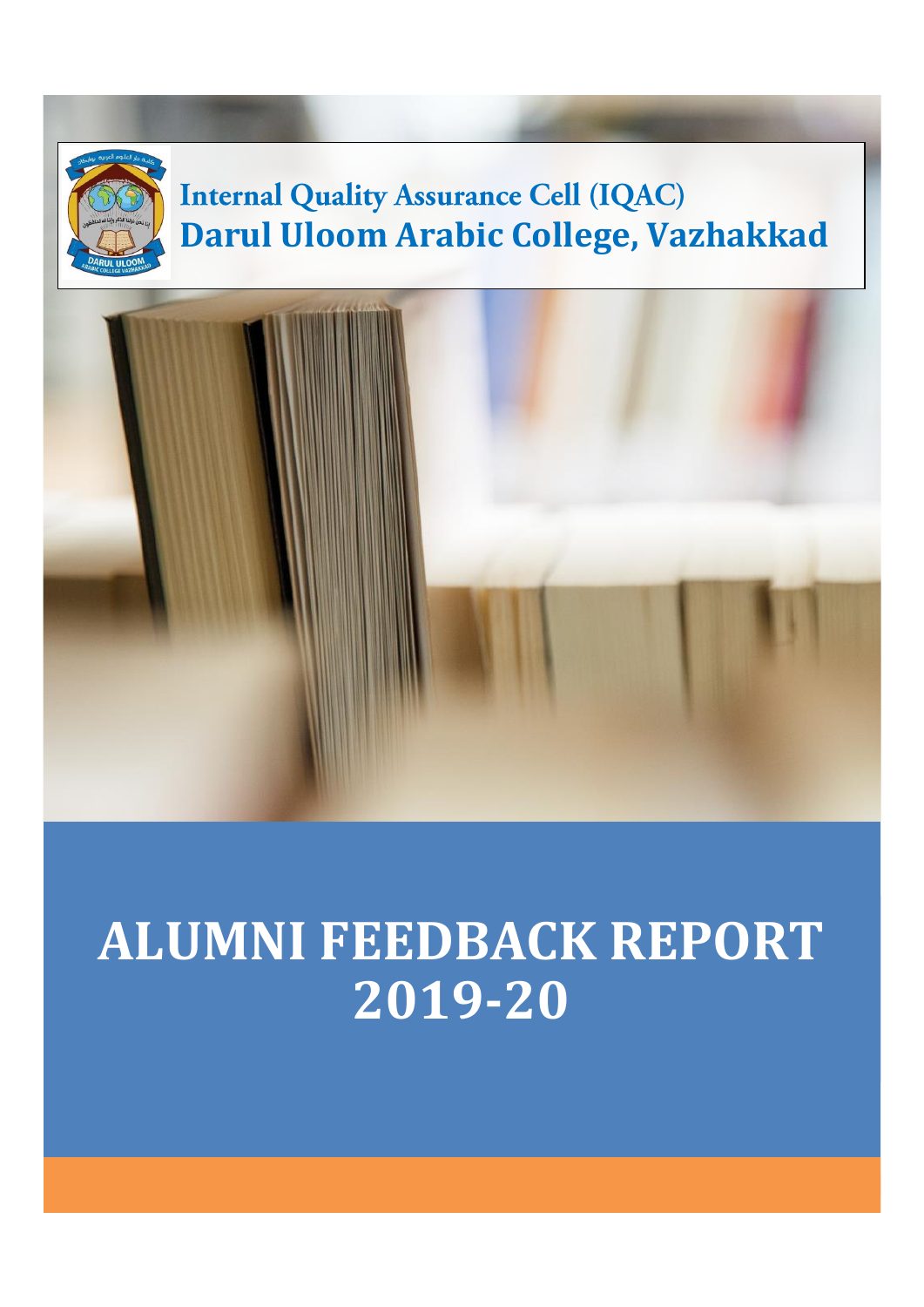## **Analysis of Alumni Feedback on Curriculum for the year 2019-20**

Curriculum design and its effective implementation is key factor in quality policy of an higher education institution. Curriculum is dynamic product which needs regular revision to ensure its relevance to students and industry. Old students can play a vital role in enriching the curriculum content and improving its effective delivery.

The Internal Quality Assurance Cell of Darul Uloom Arabic College used to collect and analyse feedbacks from alumni on various matters relating to academics and administration of the college. Curriculum feedback is a major part of such exercise. The College collects alumni feedback on curriculum directly by circulating the Feedback Forms. Feedback survey takes place every year from old students of the college. A well designed and structured questionnaire has been used to collect the response of students.

#### **About the survey**

The Internal Quality Assurance Cell of the College used to collect and analyse feedbacks from students on various matters relating to academics and administration of the college. Curriculum feedback is a major part of such exercise. In 2019-20 academic year, we have framed 11 statements which essentially capture the various aspects of curriculum design and implementation. Five point scales (5-excellent, 4-Very good, 3- Good, 2-Satisfactory, 1-Unsatisfactory) were used to assess respondents rating on various curriculum aspects. The results were further analysed using tables, percentages, and diagrams.

The model of questionnaire, collected data and the findings are given below.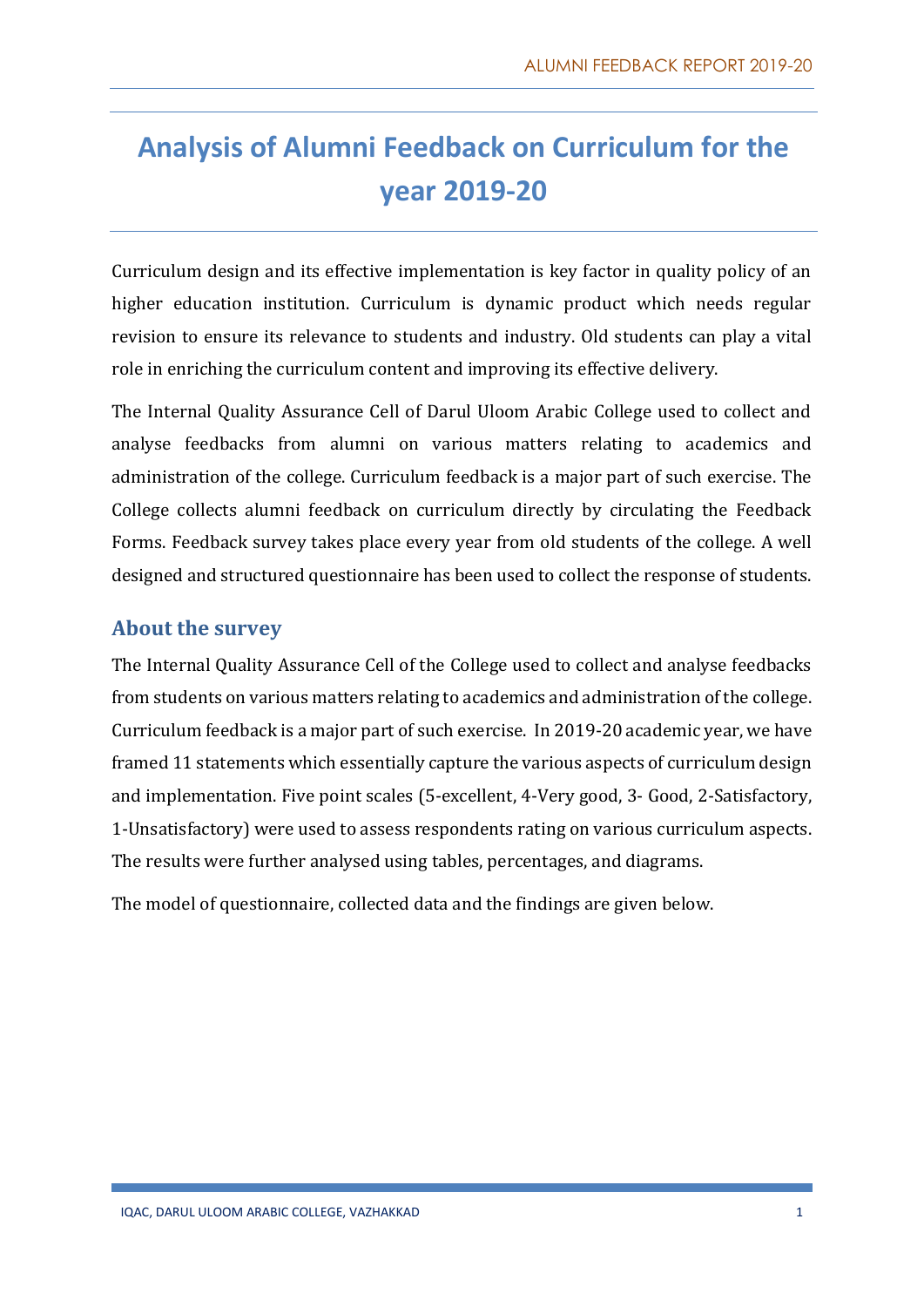#### **Model of questionnaire:**

### **Internal Quality Assurance Cell (IQAC)** DARUL ULOOM ARABIC COLLEGE, VAZHAKKAD

PO Vazhakkad, Malappuram Dist., Kerala, 673640

Questionnaires for Feedback from Alumni on Curriculum

| Name of the Alumni: | <b>Programme Studied:</b> |
|---------------------|---------------------------|
|---------------------|---------------------------|

#### Year of Passing out:

**Highest Qualification held:** 

Alumni are required to rate the programme on the following attributes using the 5 -point scale shown.

| 5.00             | 4.00             | 3.00 | 2.00                | 1.00                  |
|------------------|------------------|------|---------------------|-----------------------|
| v                |                  |      |                     |                       |
| <b>Excellent</b> | <b>Very Good</b> | Good | <b>Satisfactory</b> | <b>Unsatisfactory</b> |

| SI.<br><b>No</b> | <b>Parameters</b>                                                        | A | B | C | D | Е |
|------------------|--------------------------------------------------------------------------|---|---|---|---|---|
| 1                | Syllabus prescribed for the program was<br>well organised and structured |   |   |   |   |   |
| $\overline{2}$   | Size of syllabus in term of the load on the<br>student                   |   |   |   |   |   |
| 3                | Applicability/relevance to real life<br>situations                       |   |   |   |   |   |
| $\overline{4}$   | Proportionality of the syllabus to the<br>number of hours available      |   |   |   |   |   |
| 5                | Extent of support for higher education                                   |   |   |   |   |   |
| 6                | Extent to which the syllabus demands extra<br>Reading by the students    |   |   |   |   |   |
| $\tau$           | Inclusion latest development in the subject                              |   |   |   |   |   |
| 8                | Program help in developing personality                                   |   |   |   |   |   |
| 9                | Program was capable of catering to my<br>requirement at workplace        |   |   |   |   |   |
| 10               | The programs offered to me was suitable<br>demanding                     |   |   |   |   |   |
| 11               | Overall rating                                                           |   |   |   |   |   |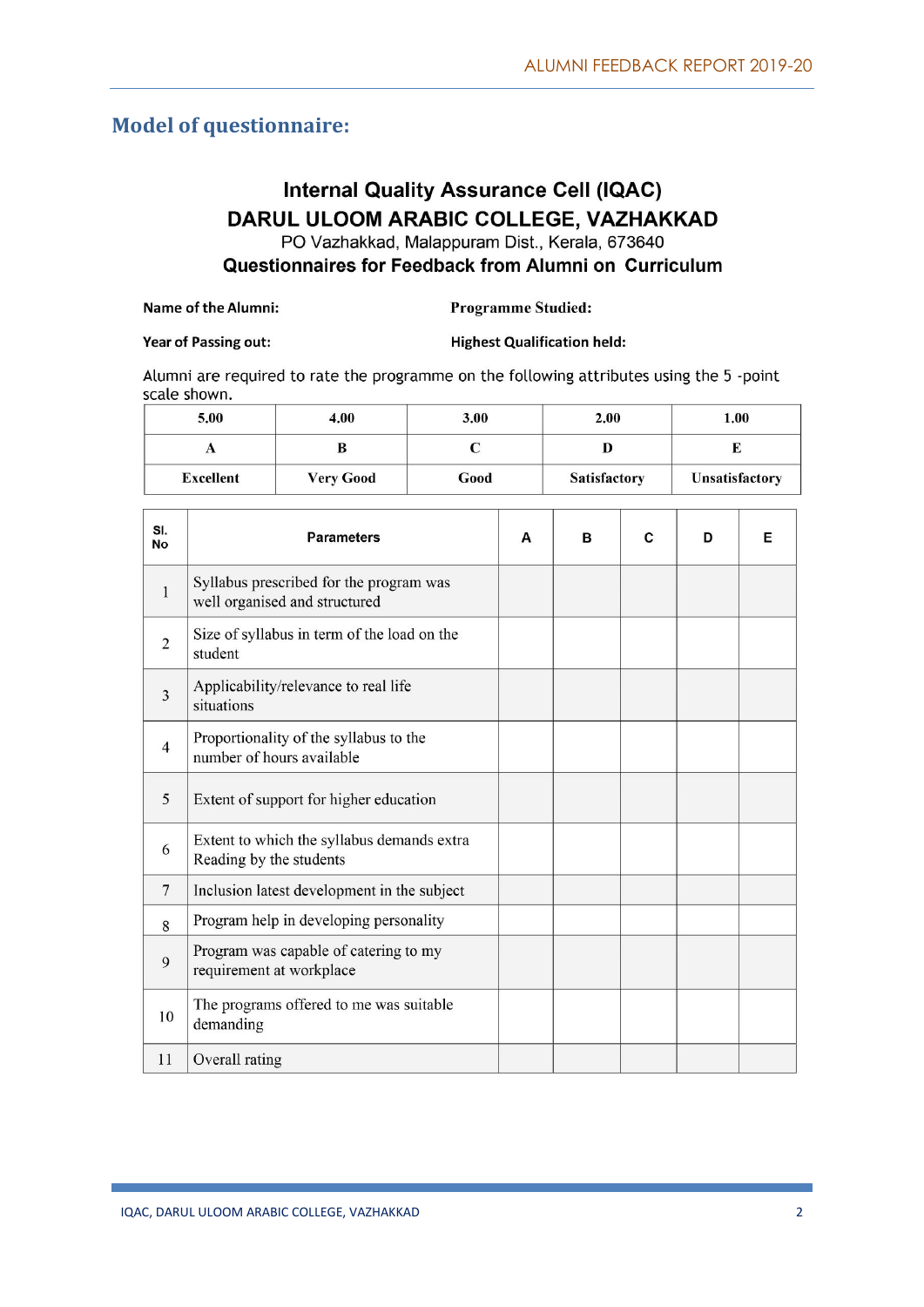|                | DARUL ULOOM ARABIC COLLEGE, VAZHAKKAD           |                |                |                |                    |                |                  |            |            |                      |  |  |  |
|----------------|-------------------------------------------------|----------------|----------------|----------------|--------------------|----------------|------------------|------------|------------|----------------------|--|--|--|
|                | ALUMNI'S FEEDBACK ON CURRICCULUM, 2019-20       |                |                |                |                    |                |                  |            |            |                      |  |  |  |
|                |                                                 |                | $\mathbf A$    | B              | $\mathbf C$        | D              | E                |            |            |                      |  |  |  |
| SI.No          | <b>Parameters</b>                               |                | Excellent      | Very Good      | Good               | Satisfactory   | Unsatisfactory   | Mean Score | Percentage | Stakeholder<br>No.of |  |  |  |
| $\mathbf{1}$   | Syllabus prescribed for<br>the program was well | $\mathbf N$    | 6              | 8              | 3                  | 3              | $\overline{0}$   | 3.85       | 77.00      | 20                   |  |  |  |
|                | organised and<br>structured                     | $\%$           | 30.00          | 40.00          | 15.00              | 15.00          | $\overline{0}$   |            |            |                      |  |  |  |
| $\overline{2}$ | Size of syllabus in<br>term of the load on the  | $\mathbf N$    | 3              | 7              | 6                  | 3              | $\mathbf{1}$     | 3.40       | 68.00      | 20                   |  |  |  |
|                | student                                         | $\%$           | 15.00          | 35.00          | 30.00              | 15.00          | 5                |            |            |                      |  |  |  |
| $\overline{3}$ | Applicability/relevance                         | $\overline{N}$ | $\overline{4}$ | 8              | 6                  | $\overline{2}$ | $\overline{0}$   | 3.70       | 74.00      | 20                   |  |  |  |
|                | to real life situations                         | $\%$           | 20.00          | 40.00          | 30.00              | 10.00          | $\overline{0}$   |            |            |                      |  |  |  |
|                | Proportionality of the                          | $\mathbf N$    | 3              | 7              | $\overline{4}$     | 5              | $\mathbf{1}$     |            |            |                      |  |  |  |
| $\overline{4}$ | syllabus to the number<br>of hours available    | $\%$           | 15.00          | 35.00          | 20.00              | 25.00          | 5                | 3.30       | 66.00      | 20                   |  |  |  |
| 5              | Extent of support for                           | N              | $\overline{4}$ | 9              | 5                  | $\overline{2}$ | $\boldsymbol{0}$ | 3.75       | 75.00      | 20                   |  |  |  |
|                | higher education                                | $\%$           | 20.00          | 45.00          | 25.00              | 10.00          | $\overline{0}$   |            |            |                      |  |  |  |
| 6              | Extent to which the<br>syllabus demands extra   | $\mathbf N$    | 3              | 7              | 5                  | 4              | $\mathbf{1}$     | 3.35       | 67.00      | 20                   |  |  |  |
|                | Reading by the<br>students                      | $\%$           | 15.00          | 35.00          | 25.00              | 20.00          | 5                |            |            |                      |  |  |  |
|                | <b>Inclusion</b> latest                         | $\mathbf N$    | 5              | 7              | 6                  | $\overline{2}$ | $\overline{0}$   |            |            |                      |  |  |  |
| 7              | development in the<br>subject                   | $\%$           | 25.00          | 35.00          | 30.00              | 10.00          | $\overline{0}$   | 3.75       | 75.00      | 20                   |  |  |  |
| 8              | Program help in                                 | ${\bf N}$      | 6              | 7              | 5                  | $\overline{2}$ | $\boldsymbol{0}$ | 3.85       | 77.00      | 20                   |  |  |  |
|                | developing personality                          | $\%$           | 30.00          |                | $35.00 \mid 25.00$ | 10.00          | $0.00\,$         |            |            |                      |  |  |  |
|                | Program was capable<br>of catering to my        | $\mathbf N$    | $\overline{4}$ | 6              | $\overline{7}$     | $\overline{2}$ | $\mathbf{1}$     |            |            |                      |  |  |  |
| 9              | requirement at<br>workplace                     | $\%$           | 20.00          | 30.00          | 35.00              | 10.00          | 5.00             | 3.50       | 70.00      | 20                   |  |  |  |
|                | The programs offered                            | ${\bf N}$      | 5              | $\overline{7}$ | 6                  | $\overline{2}$ | $\boldsymbol{0}$ |            |            |                      |  |  |  |
| 10             | to me was suitable<br>demanding                 | $\%$           | 25.00          | 35.00          | 30.00              | 10.00          | $\boldsymbol{0}$ | 3.75       | 75.00      | 20                   |  |  |  |
| 11             | Overall rating                                  | ${\bf N}$      | 6              | 8              | 5                  | $\mathbf{1}$   | $\boldsymbol{0}$ | 3.95       | 79.00      | 20                   |  |  |  |
|                |                                                 | $\%$           | 30.00          | 40.00          | 25.00              | 5.00           | $\boldsymbol{0}$ |            |            |                      |  |  |  |

## **Analysis of Alumni feedback on Curriculum 2019-20**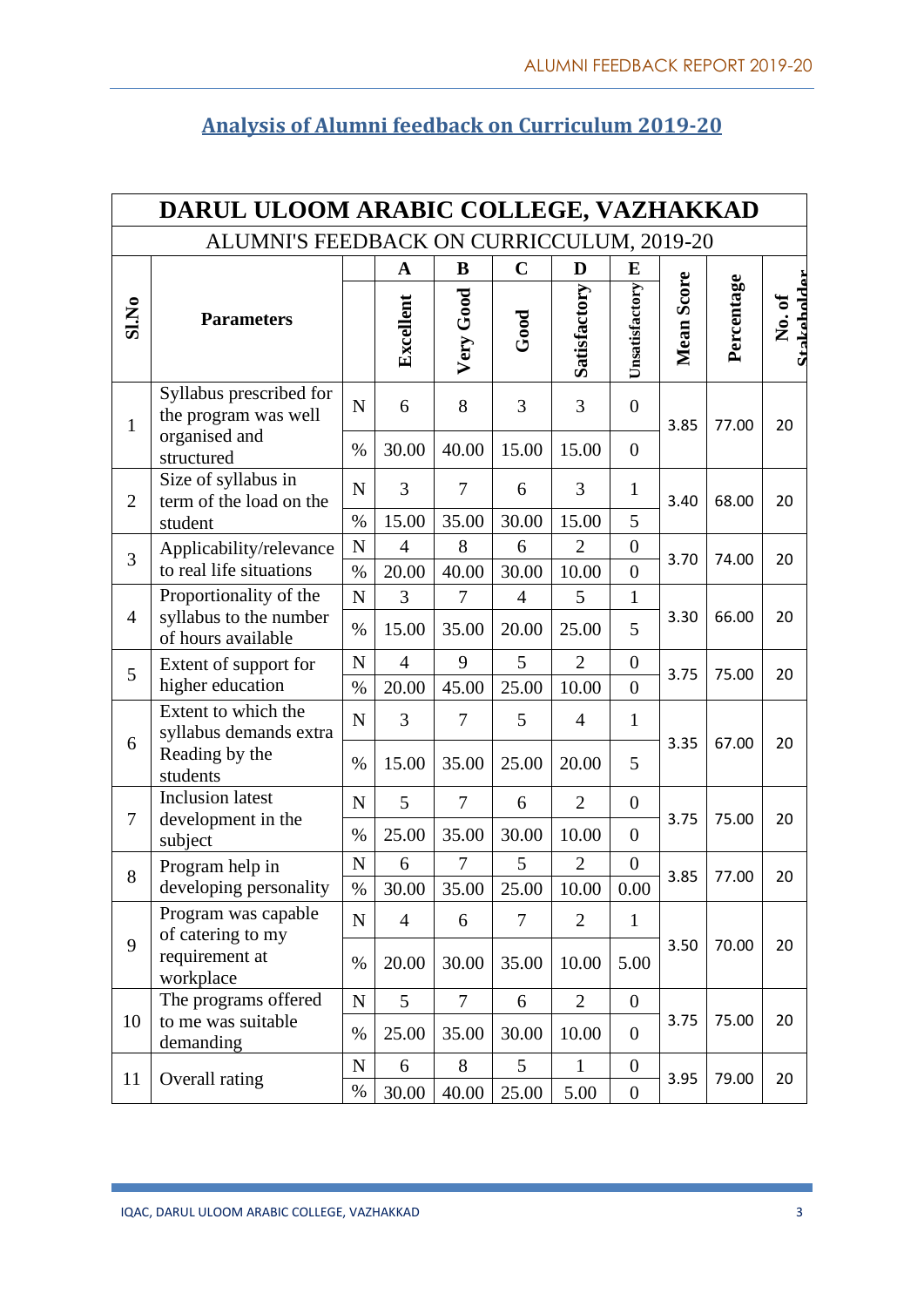



#### **Interpretation:**

The mean score of all the eleven statements under consideration for the old students' feedback of 2019-20 was 3.65 out of 5, that is an overall acceptance of 73.00% by the respondents. We have seen a marginal increase of overall acceptance during the last few years and increasing old students' satisfaction level of all factors. In this period, the overall learning experience in the college was the most attractive factor for alumni which gained a mean score of 3.95. All highlighting factors of the survey got more than 3.5 of mean score, except hour proportionality of syllabus and extra reading. As the old students' were concerned, the two factors hour proportionality and extra reading are the least satisfying in their opinion, which earned mean score of 3.30 and 3.35 respectively. The IQAC decided to take actions to improve these factors.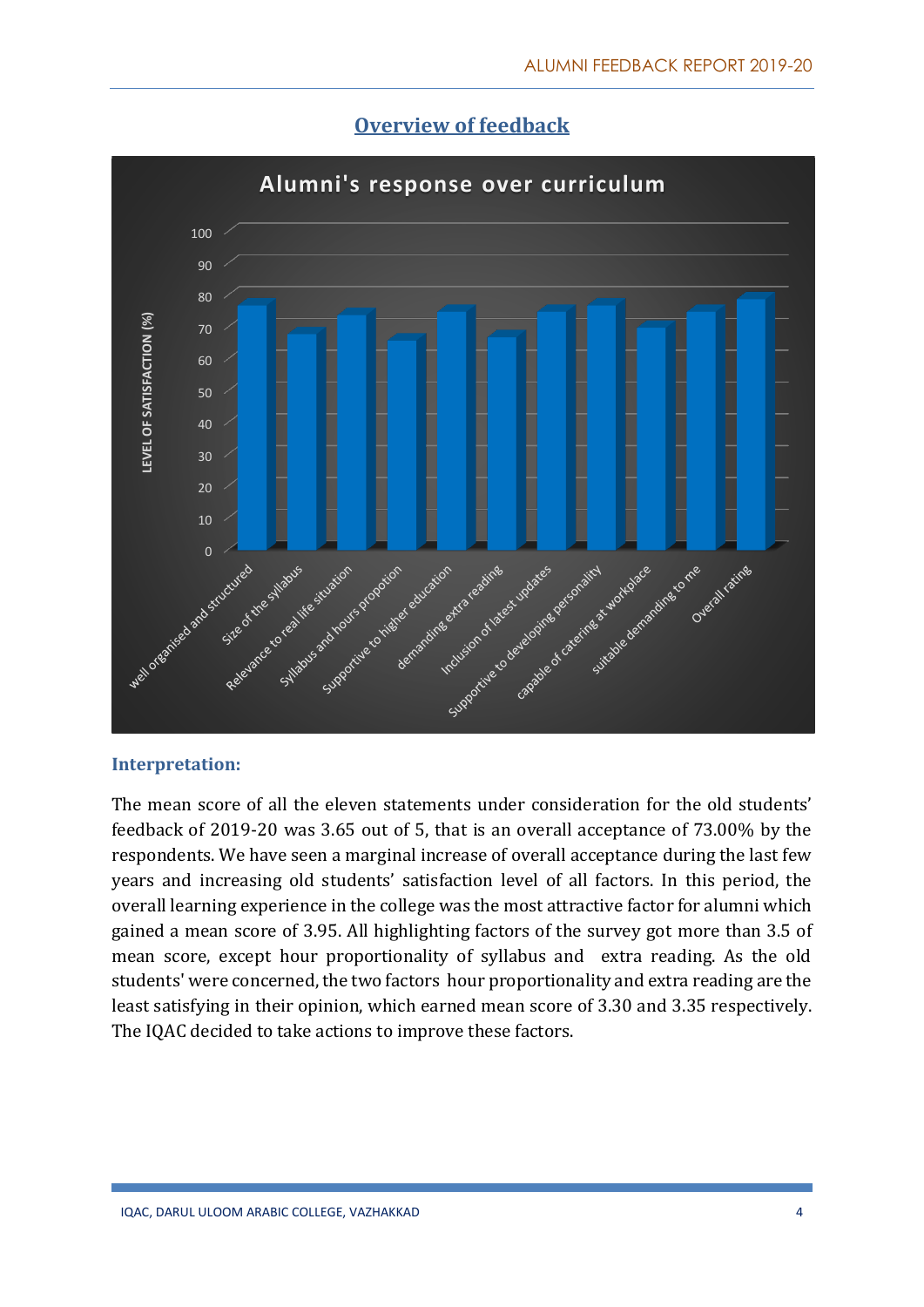#### **Factor wise Analysis of Alumni feedback on Curriculum, 2019-20**

#### **1.1: Syllabus prescribed for the program was well organised and structured**

|                           |       |       |       |       | Excellent   Very Good   Good   Satisfactory Unsatisfactory |
|---------------------------|-------|-------|-------|-------|------------------------------------------------------------|
| Level of Satisfaction (%) | 30.00 | 40.00 | 15.00 | 15.00 |                                                            |



#### **2.2: Size of syllabus in term of the load on the student**

|                           |       |       |       |       | Excellent   Very Good   Good   Satisfactory Unsatisfactory |
|---------------------------|-------|-------|-------|-------|------------------------------------------------------------|
| Level of Satisfaction (%) | 15.00 | 35.00 | 30.00 | 15.00 |                                                            |

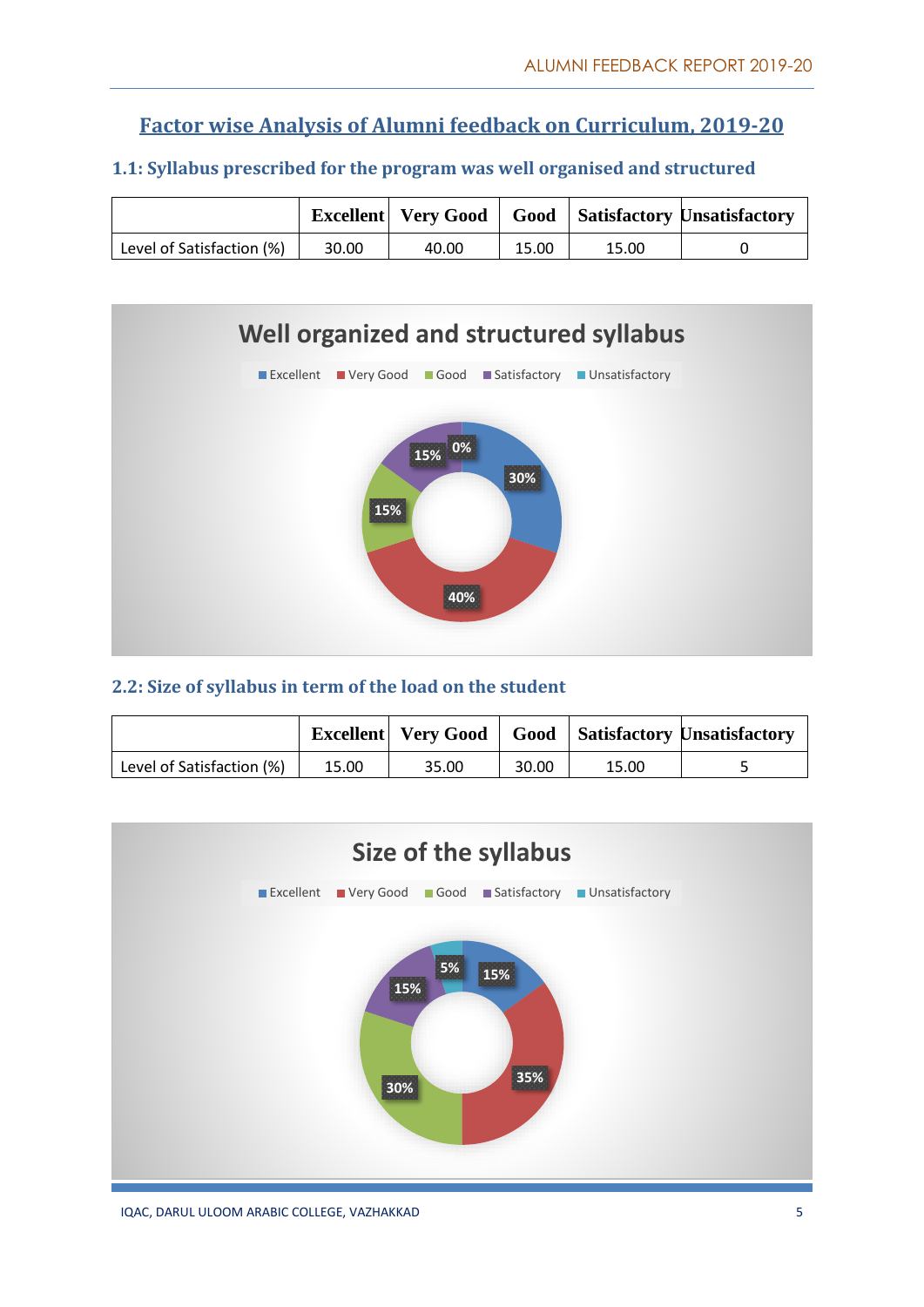|                           |       |       |       |       | <b>Excellent</b>   Very Good   Good   Satisfactory Unsatisfactory |
|---------------------------|-------|-------|-------|-------|-------------------------------------------------------------------|
| Level of Satisfaction (%) | 20.00 | 40.00 | 30.00 | 10.00 |                                                                   |





#### **2.4: Proportionality of the syllabus to the number of hours available**

|                           |       | <b>Excellent</b> Very Good |       |       | <b>Good</b> Satisfactory Unsatisfactory |
|---------------------------|-------|----------------------------|-------|-------|-----------------------------------------|
| Level of Satisfaction (%) | 15.00 | 35.00                      | 20.00 | 25.00 |                                         |

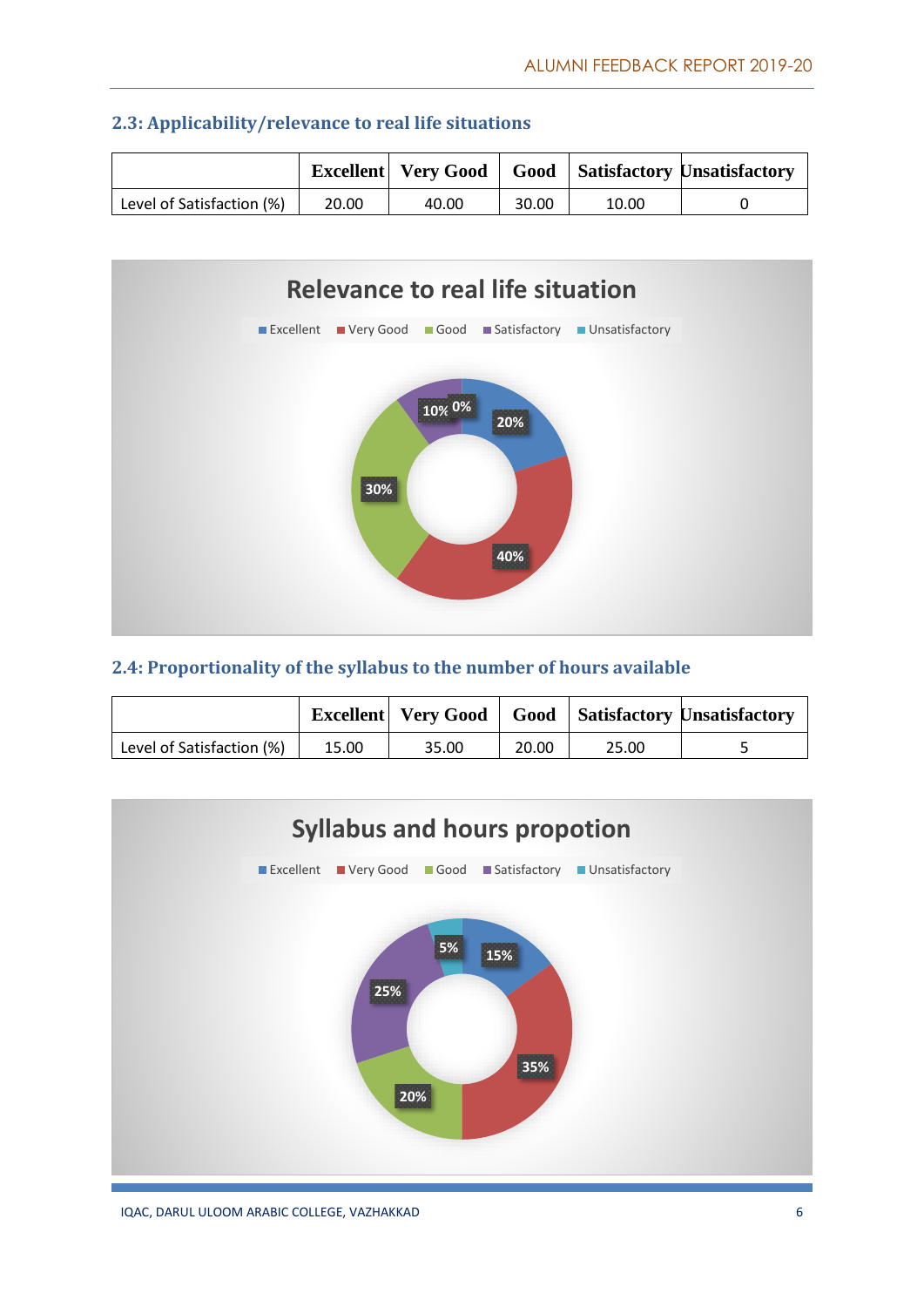|                           |       |       |       |       | <b>Excellent</b> Very Good   Good   Satisfactory Unsatisfactory |
|---------------------------|-------|-------|-------|-------|-----------------------------------------------------------------|
| Level of Satisfaction (%) | 20.00 | 45.00 | 25.00 | 10.00 |                                                                 |

#### **2.5: Extent of support for higher education**



#### **2.6: Extent to which the syllabus demands extra Reading by the students**

|                           |       | Excellent   Very Good |       |       | <b>Good</b> Satisfactory Unsatisfactory |
|---------------------------|-------|-----------------------|-------|-------|-----------------------------------------|
| Level of Satisfaction (%) | 15.00 | 35.00                 | 25.00 | 20.00 |                                         |

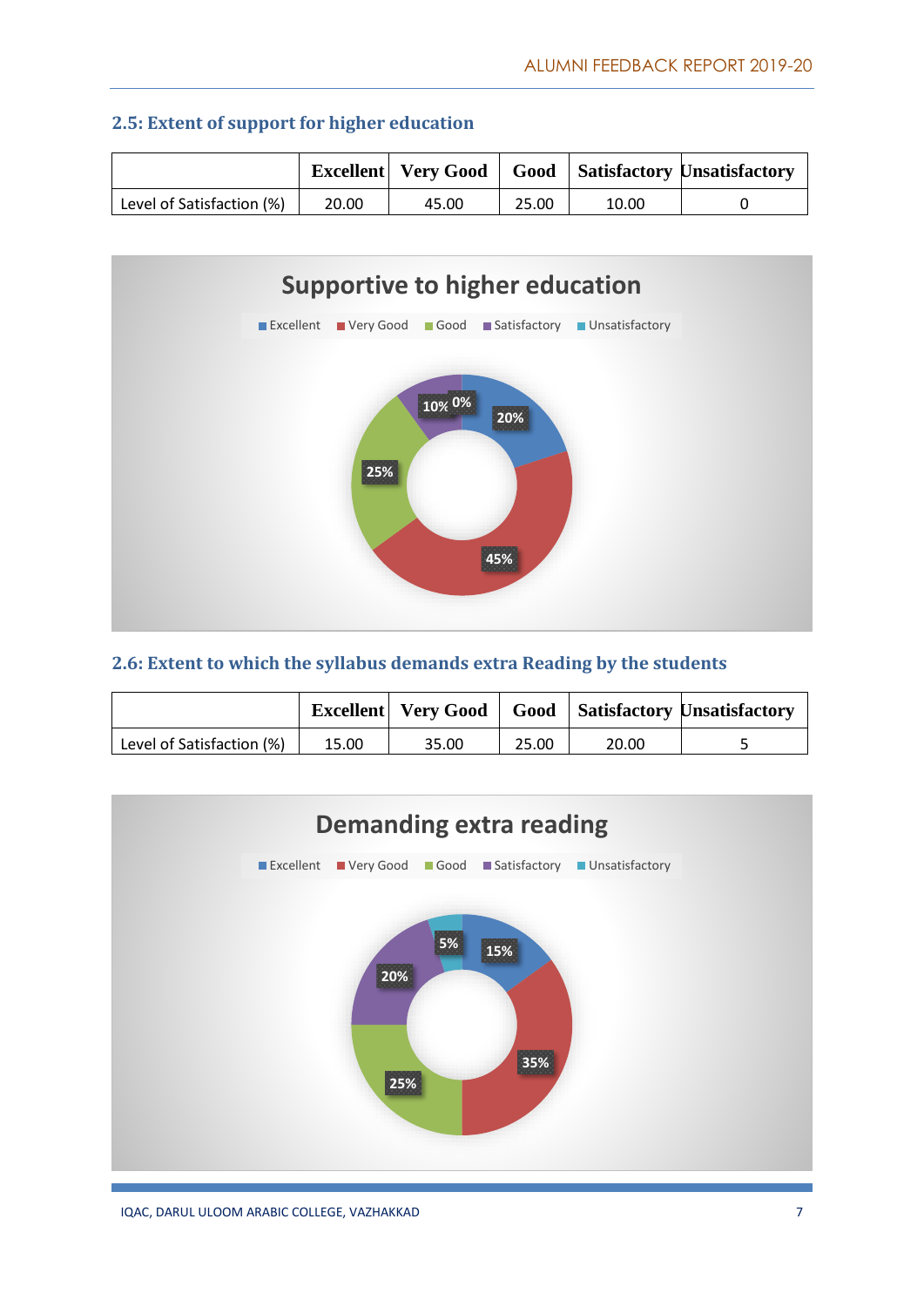|                           |       |       |       |       | <b>Excellent</b>   Very Good   Good   Satisfactory Unsatisfactory |
|---------------------------|-------|-------|-------|-------|-------------------------------------------------------------------|
| Level of Satisfaction (%) | 25.00 | 35.00 | 30.00 | 10.00 |                                                                   |





#### **2.8: Program help in developing personality**

|                           |       | <b>Excellent</b> Very Good |       |       | <b>Good</b> Satisfactory Unsatisfactory |
|---------------------------|-------|----------------------------|-------|-------|-----------------------------------------|
| Level of Satisfaction (%) | 30.00 | 35.00                      | 25.00 | 10.00 |                                         |

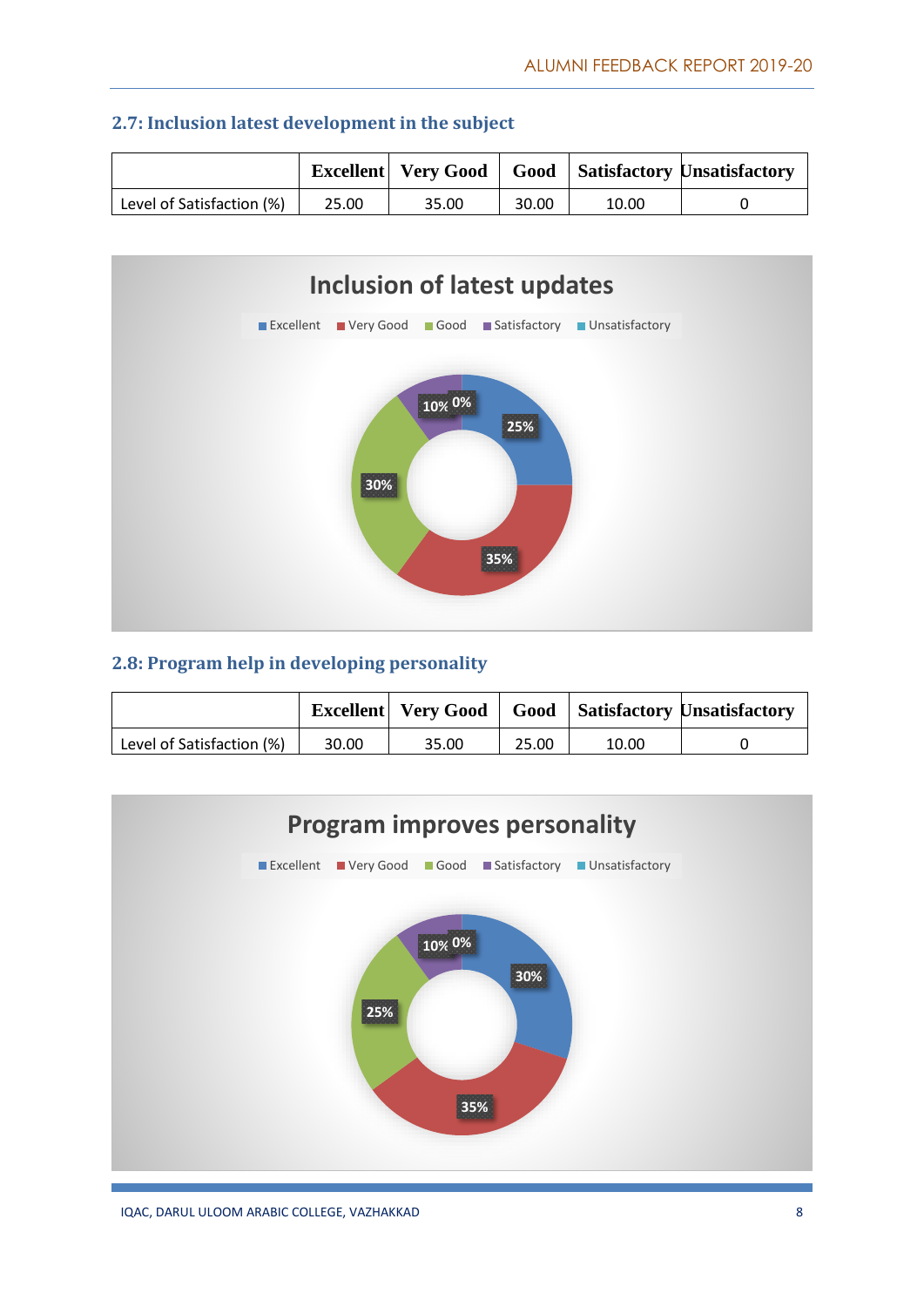|                           |       |       |       |       | <b>Excellent</b>   Very Good   Good   Satisfactory Unsatisfactory |
|---------------------------|-------|-------|-------|-------|-------------------------------------------------------------------|
| Level of Satisfaction (%) | 20.00 | 30.00 | 35.00 | 10.00 |                                                                   |





#### **2.10: The programs offered to me was suitable demanding**

|                           |       | Excellent   Very Good |       |       | <b>Good</b> Satisfactory Unsatisfactory |
|---------------------------|-------|-----------------------|-------|-------|-----------------------------------------|
| Level of Satisfaction (%) | 25.00 | 35.00                 | 30.00 | 10.00 |                                         |